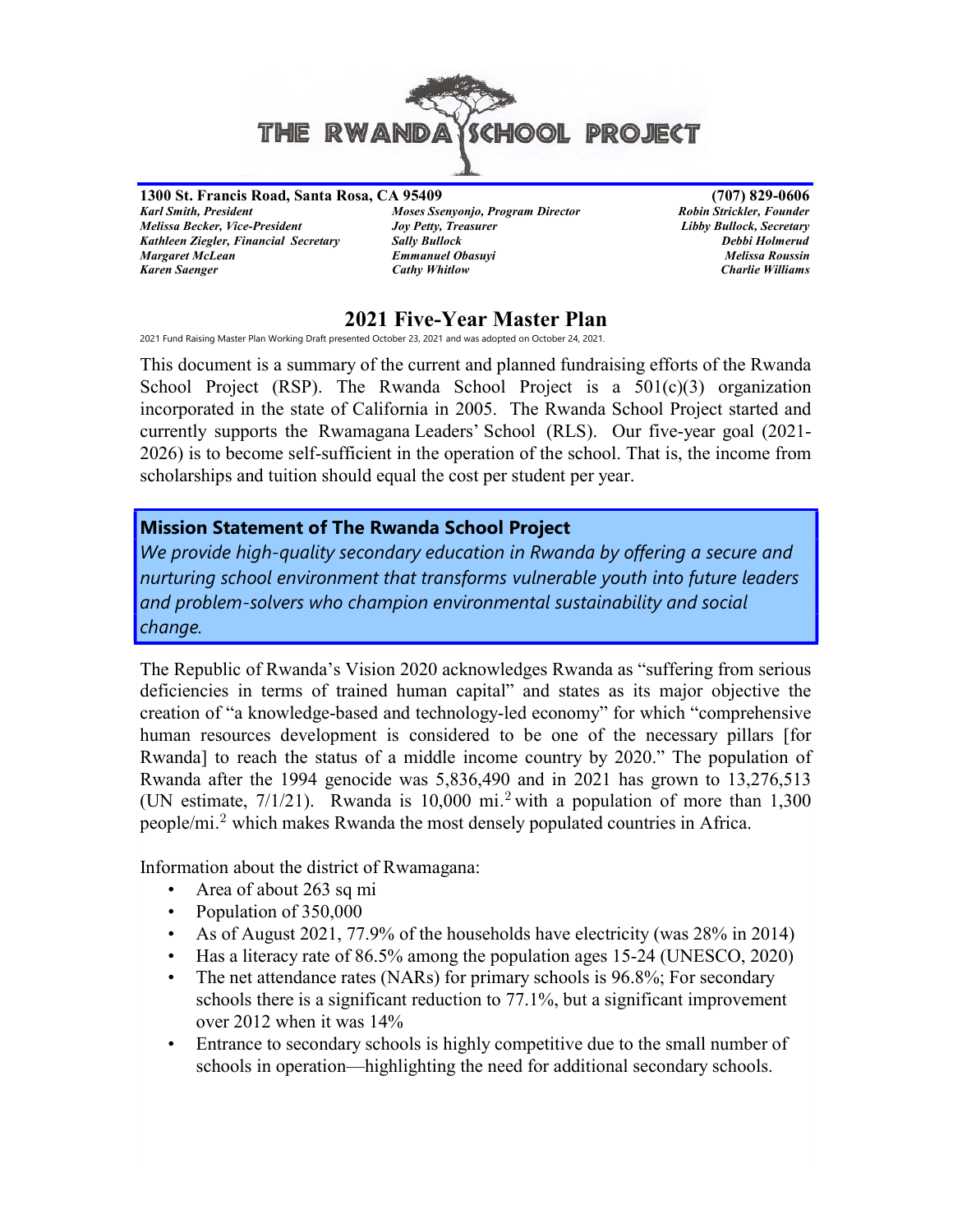#### Vision Statement of The Rwanda School Project

We envision quality secondary education that is universally accessible and equitable, with the aim to equip Rwanda's youth with the necessary skills and tools to develop into the next generation of skilled and compassionate leaders.

Poverty, COVID-19, and other diseases have left hundreds of thousands of children orphaned and have stopped many from completing education through secondary school. The Rwanda School Project gives extra consideration to orphans, girls, and older students. The current 2020 student population is 49% female.

 In Rwanda, girls miss more school than boys and may not attend because of their duties at home—helping with cooking, child care, fetching water, and cleaning. Due to social norms, they also hesitate to speak up in class. The Rwamagana Leaders' School helps girls get to and stay in school through various methods—including early construction of a girls' dorm, and home visits.

#### Values Statement of The Rwanda School Project

We set standards for responsibility and high achievement, and develop an inclusive, supportive, and trusting student body that is able to leverage critical thinking and make a meaningful impact in their communities and beyond. Founded upon the principles of Christianity, we recognize and acknowledge students from all religious backgrounds and beliefs by promoting a school culture of respect, awareness, and tolerance. Core to our philosophy is experiential learning, a pedagogy that empowers students through cross-disciplinary instruction, project-based learning, global awareness and character-building.

The Rwamagana Leaders' School uses EL Education as the pedagogical framework, a school reform model active in hundreds of schools in the USA. EL Education inspires and empowers teachers to unleash the potential of their students. EL schools focus on teamwork, critical thinking, a culture of literacy, inquiry-based science and mathematics and student responsibility for learning. Using a case study approach, EL is flexible enough to be used with the Rwandan curriculum, and it is in line with the Rwandan government's efforts to decrease rote memorization and make learning student-centered.

Instead of marking homework with a final score, students are asked to go back and correct their mistakes. Instead of posting a list of rules, students help make their own rules so that they take ownership. Instead of memorizing facts from a textbook, students are encouraged to research and present what they have learned.

Environmental Studies is a key focus of our curriculum so that students are prepared for the radical changes in economy and environment that are accompanying climate change. Rwanda is Africa's most densely populated country and its challenges in resource management and protection are significant. The Rwanda School Project is dedicated to educating future sanitation managers, transportation specialists, green architects, civil engineers, family planners, and material science developers who will work in Rwanda.

Sustainability is a central theme. This means that the Rwamagana Leaders' School uses environmental systems not only to meet today's needs, but those for generations to come. Water catchment systems, biogas digesters, and an array of solar panels have been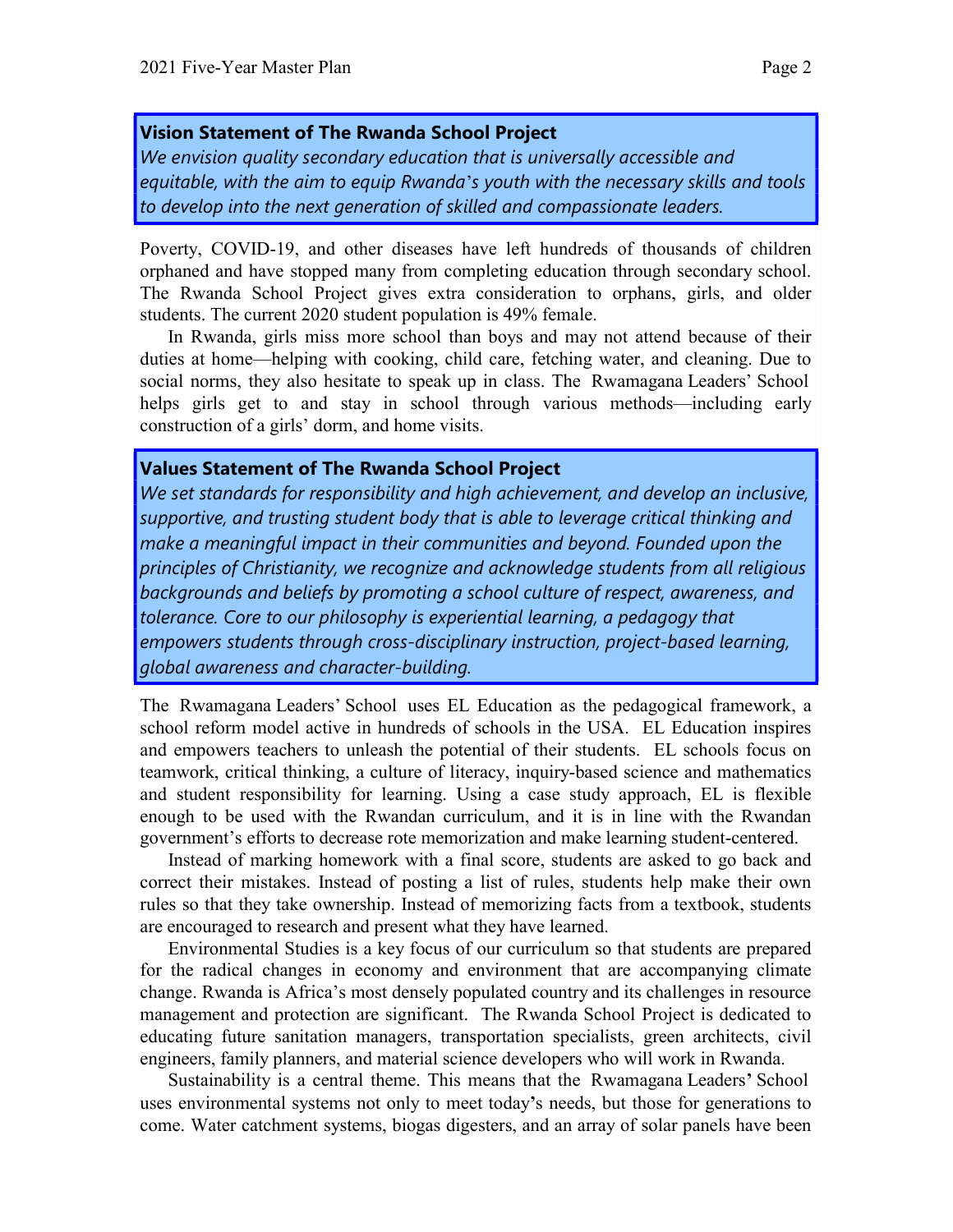installed. In 2018, we completed a computer lab and installed additional solar panels to provided needed electricity.

## Qualifications of those involved in this project

*Program Director*: **Moses Ssenyonjo**, M.A. in Education (Curriculum and Instruction) from the University of Rwanda, an MBA in Global Business and Sustainability from Universita Cattolica del Sacro Cuore of Italy, an Impact Entrepreneurship MBA from Uganda Martyrs University and a Bachelor's degree in Education from Kyambogo University. Prior to Joining Rwamagana Leaders' School, Moses served as the Administrator and first Principal of Kivu Hills Academy, as well as Director of Kigali Christian School secondary section. He also lectured and developed programs at Akilah Institute for Women. Moses is passionate about sustainable education models and is making a difference in Rwanda.

## Board of Directors:

Karl Smith, Ph.D., President; past president of the American Mathematical Association of Two-Year Colleges, retired college mathematics professor, and author of over 65 collegelevel mathematics textbooks.

Melissa Becker, M.A., Vice-President; Principal at Meadow School, Petaluma, CA; Petaluma Principal of the Year and Educator of the Year recipient.

Joy Petty, B.A., Treasurer; Director of Operations and Finance at Turrentine Brokerage, wine & grape brokerage firm.

Libby Bullock, B.S., Secretary; Software Tester for University of California, Davis; elementary school volunteer.

Robin Strickler, M.A., Founder; She has twenty years of teaching experience from primary to college level and fifteen years of administrative experience in program development and personnel. She was an ELCA missionary in Rwanda and now teaches high school in Maryland.

Kathleen Ziegler, Financial Secretary; retired newspaper Classified Systems Coordinator/Paginator.

Sally Bullock, B.A., English teacher with the Peace Corps in Kyrgyzstan and later in Azerbaijan.

Debbi Holmerud, M.A., retired teacher and principal. She is committed to the pursuit of educational equity and access and currently provides professional development to public schools on the use of restorative practices and restorative justice.

Margaret McLean, Ph.D., Senior Fellow of Bioethics at the Markkula Center for Applied Ethics at Santa Clara University; a Senior Lecturer in Religious Studies and affiliate faculty in Bioengineering. She holds two doctoral degrees and is a member of a number of Bay Area bioethics committees and a consultant to the California Department of Public Health. Emmanuel Obasuyi, M.S., Founder & CEO at Onye and Enterprise Software Process Improvement at Anthem, Inc,

Melissa Roussin, B.A., holds a dual degree in Reconciliation and Elementary Education. She served two years as a volunteer in Rwanda at Rwamagana Leaders' School. She is experienced in the social services sector and is dedicated to the welfare of the poor, marginalized, and under served.

Karen Saenger, M.A. She is a retired history, social studies, and German teacher. She coordinates the International Baccalaureate programme at Abbostsford Senior Secondary School.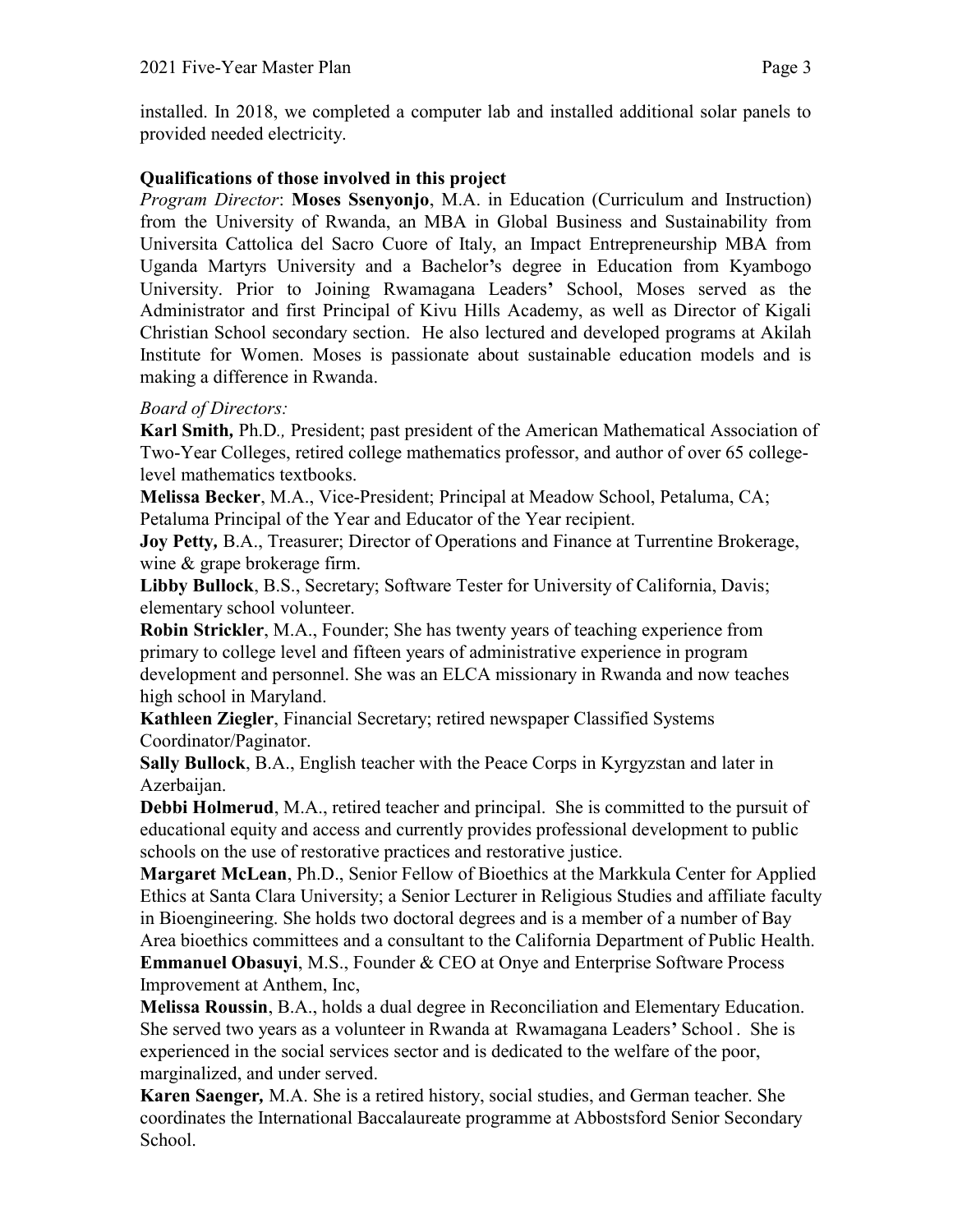Cathy Whitlow, M.S., biology teacher at Potomac Falls High School, adjunct professor at Northern Virginia Community College, former teacher in residence at the Smithsonian Natural History Museum Naturalist Center.

Charlie Williams, B.A., former ELCA YAGM Senegal volunteer, graduate student at The Fletcher School of Law and Diplomacy at Tufts University focusing on gender and intersectional analysis.

Board of Governors of the Leaders' Education Development Organization (LEDO)

Rutamu Augustine, Ph.D., Treasurer and legal representative; professor at INALAK Karekezi Bosco, 2015 RLS graduate/alumni and a graduate of University of Business and Technology, Rwanda

Kayihura Alex, former parent of RLS

Muvunyi Gerald, parent of RLS

Mpamo Andrew, retired professor, parent, board member

Rukundo Pacifique, teacher representative on the board; mathematics teacher and is pursuing a master's degree in geosciences

Tuzanesha Daniel, 2015 RLS graduate/alumni and a graduate of African Leadership University, Rwanda

## Rwanda School Project Funding

From 2005 through September 2021, the Rwanda School Project has raised approximately \$3,600,000. Roughly \$944,200 of that funding has been used for capital improvements, while the remaining amount has been used to cover operating expenses. Approximately 12% of the operating funds in 2020 were raised in the form of sponsorship donations, with a steady increase in sponsorship donations from year to year. Contributions to The Rwanda School Project were received from 985 individuals or organizations in thirty states and five countries. There have been six churches and seven families who have each donated more than \$50,000, with one individual donating more than \$635,000.

A total of \$411,374 in grants was received from Rotary International, We Raise Foundation, Evangelical Lutheran Church in America, C.G. Foundation, and the Segal Family Foundation. The Rwanda School Project has also received in-kind support from Cengage Publishing Company, Princeton in Africa, Humanity for Children, and Expeditionary Learning.

According to the August 31, 2021 balance sheet, total cash on hand is \$164,413 with total assets of \$1,048,861 and total liabilities of \$4,642.

## Rwamagana Leaders' School

The Rwamagana Leaders' School opened in 2010 with 23 students. Student population has increased every year and was at 144 students for the 2016 school year. In 2017, there was a slight decrease in enrollment with 137 students enrolled. The school currently employs 17 teachers and 17 staff. Enrollment is expected to increase at 7% each year until fully enrolled with 200 boarding students in grades 7 (S1 in Rwanda) through 12 (S6 in Rwanda). Due to COVID, our school is presently boarding only, but after restrictions are lifted 240 students are expected by 2026. In Rwanda, 10.8% of the population attains a secondary school education. From 2015-2021, 100% of Rwamagana Leaders' School students passed their national examinations.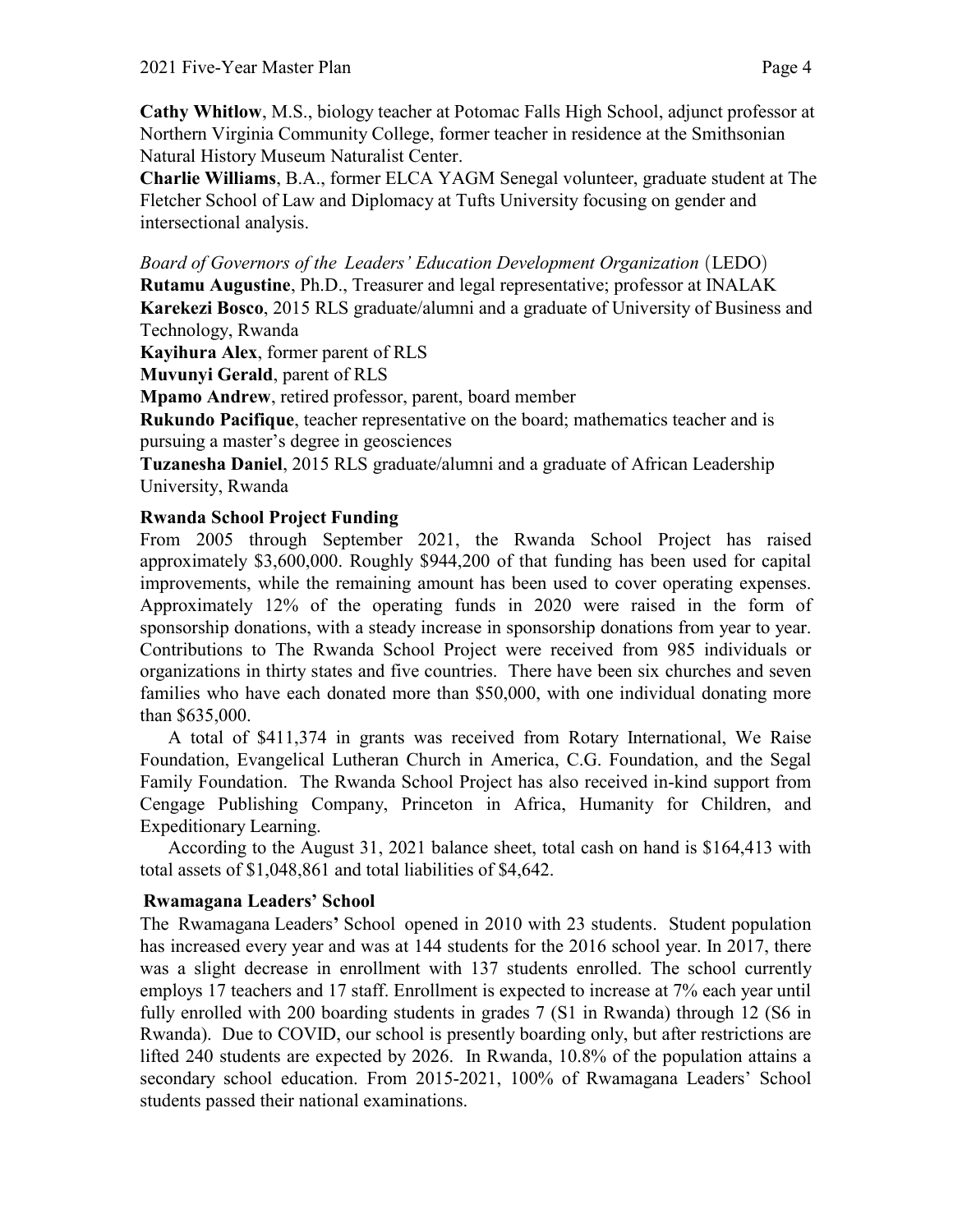#### PLAN TO BECOME FINANCIALLY INDEPENDENT

#### Five-Year goal: Become Financially Independent

To raise sustaining funds from individuals, churches, foundations and other institutions which will support annual operating expenses commensurate with the anticipated annual growth in student population. The income per student from tuition and sponsorships rose steadily from 2012 (\$390) to 2018 (\$1,010) with a small drop in 2019 (\$918). In 2020, due to significant loss of tuition revenue, the income dropped to \$732/student. In five years, the goal is to raise income to \$1,300/student. The cost per student has averaged about \$1,939/yr for the past nine years. In five years, the goal is to lower the average cost per student to \$1,300/yr.

In short, the five-year goal is:

INCOME FROM TUITION + INCOME FROM SPONSORSHIPS PROGRAM EXPENSES

# Impact of COVID Pandemic

The Rwamagana Leaders' School was closed due to COVID for 8 months in 2020. This closure directly affected the income and expense for 2020. In addition, this closure interrupted long-term cost and expense trend lines. During this period of government mandated closure, the school did not receive any tuition income, but continued to pay one-half salaries for teachers. During the closure, the school became of source of food distribution for families in the Rwamagana community who were without sources of income.

## Source of Funding for Operating Expenses

For the year ended December 31, 2020, slightly less than 15% of the school program cost was funded through student-paid tuition (\$44,036). Typically, this percent is 24%. In addition, 32% of the school operating expense was funded through student sponsorships (\$94,320) donated by individuals and organizations. These sponsorships are typically renewed annually.

The remainder of the school operating expenses, and the entirety of the U.S. expenses of the Rwanda School Project, are funded through general donations from individuals and organizations, and through grants. These funds have historically been received in the form of continuing partnership (repeated) and occasional (one-time) gifts. A breakdown of the \$331,622 income for  $2019^*$  is as follows:

Continuing Partnerships (\$276,864)

- \$ 77,089 from tuition payments (in Rwanda)
- \$ 73,483 from sponsorships
- \$126,292 from grants

One-time donations (\$54,758)

\$50,459 from individual contributions

- \$ 3,569 other income
- \$ 730 interest income

<sup>\*</sup>The most recent report for 2020 does not represent a true picture because the school was closed for eight months due to COVID.